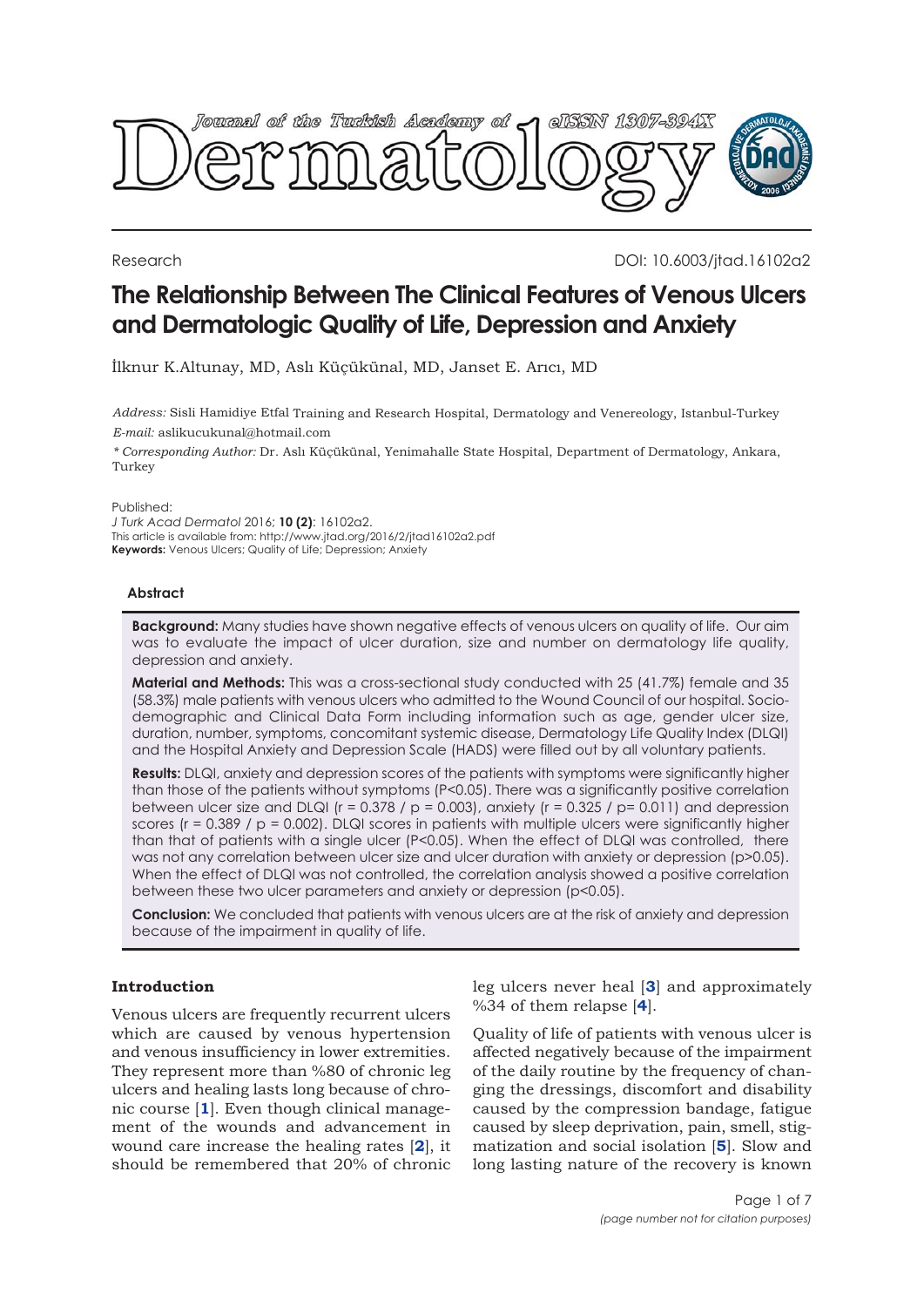<span id="page-1-0"></span>*J Turk Acad Dermato*l 2016; **10 (2)**: 16102a2. http://www.jtad.org/2016/2/jtad16102a2.pdf

|  |  |  | Table 1. Clinical Characteristics of the Study Group |  |  |  |  |
|--|--|--|------------------------------------------------------|--|--|--|--|
|--|--|--|------------------------------------------------------|--|--|--|--|

|                           | Mean $\pm$ s.d./n - % |               |  |
|---------------------------|-----------------------|---------------|--|
| Ulcer duration (month)    | $10,45 \pm 14,59$     |               |  |
| Ulcer size (cm)           | 6,59                  | 3,47<br>$\pm$ |  |
| Multiple ulcer $(22)$     | 21                    | 35,0 %        |  |
| Presence of symptoms      | 45                    | 75,0 %        |  |
| Presence of comorbidities | 45                    | 75,0 %        |  |

**Table 3.** The Difference Between Male and Female Patients in Terms of DLQI, Anxiety and Depression Scores (by using Independent Samples t Test)

|                     | Female                  | Male                    |       |
|---------------------|-------------------------|-------------------------|-------|
|                     | Median <sub>ts.d.</sub> | Median <sub>ts.d.</sub> | p     |
| <b>DLOI</b> Score   | 16,76±6,58              | $16,4\pm7,06$           | 0,842 |
| Anxiety<br>Score    | 12,44±5,69              | 8,4±4,97                | 0.005 |
| Depression<br>Score | 12,32±6,22              | 10,43±5,64              | 0.225 |

**Table 2.** The Difference Between Patients with/without Symptoms In Terms of DLQI, Anxiety and Depression Scores (by using Independent Samples t Test)

|                     | Symptom (-)    | Symptom (+) |       |
|---------------------|----------------|-------------|-------|
|                     | Meants.d.      | Meants.d.   | p     |
| <b>DLOI</b> Score   | $10,10\pm3,65$ | 19,95±5,28  | 0,000 |
| Anxiety<br>Score    | 6,48±4,53      | 12,03±5,19  | 0,000 |
| Depression<br>Score | 7,1±3,86       | 13,44±5,66  | 0,000 |

**Table 4.** The Correlation Between Age and Ulcer Size or Duration with DLQI, Depression and Anxiety Scores (by using Pearson Correlation Analysis)

|                     |   | <b>DLOI</b> | Age      | Ulcer<br>Size (cm) | Ulcer<br><b>Duration</b> |
|---------------------|---|-------------|----------|--------------------|--------------------------|
| <b>DLQI</b> Score   | r |             | $-0,174$ | 0,378              | 0,402                    |
|                     | р |             | 0,184    | 0,003              | 0,001                    |
| Anxiety<br>Score    | r | 0.484       | 0,091    | 0,325              | 0,18                     |
|                     | р | 0           | 0,491    | 0,011              | 0,168                    |
| Depression<br>Score | r | 0,474       | $-0,111$ | 0,389              | 0,136                    |
|                     | р | 0           | 0,397    | 0,002              | 0,302                    |

r: the value gives the strength of the relationship

to be the most important cause of complaints [**[6, 7](#page-5-0)**]. In addition, there are many psychosocial problems seen in venous ulcer patients like psychological inconvenience caused by the stress of chronic disease, being ashamed, avoidance, being restricted in social and physical activities. Also, studies have shown that depression rates in these patients are higher than normal population [**[8](#page-5-0)**].

Almost all of the studies aiming to observe the effects of chronic venous ulcers on quality of life and psychosocial well-being target to measure health related quality of life. In addition to these negative effects of venous ulcers on general health, they also appear as a cosmetic problem causing visual changes on the skin. Basically, all the pathology in venous system reflects to the skin, hence it may be considered that dermatology life quality may also be affected.

This study was designed to test two hypothesis: (i) Venous ulcer is likely to affect quality of life negatively. We aim to clarify the relationship between the deterioration in quality of life and the clinical parameters of venous ulcers. (ii) if the quality of life impairs, it may be associated with depression or anxiety.

### **Material and Methods**

Following the local ethics committee approval was obtained, voluntary patients, over the age of 18 with venous insufficiency confirmed by the clinical and radiological examinations, who admitted to the Wound Council of our hospital between October 2012 and April 2013, were included in the study.

Wound Council of our hospital consists of the following members: a dermatologist, a vascular surgeon, a plastic surgeon, an orthopaedist, an endocrinologist and an infectious diseases specialist, who come together every two weeks. Therefore, all patients with leg ulcers are evaluated by these members in every aspect. This council is the first place where the patients are thoroughly examined and diagnosed. Afterwards, the treatment options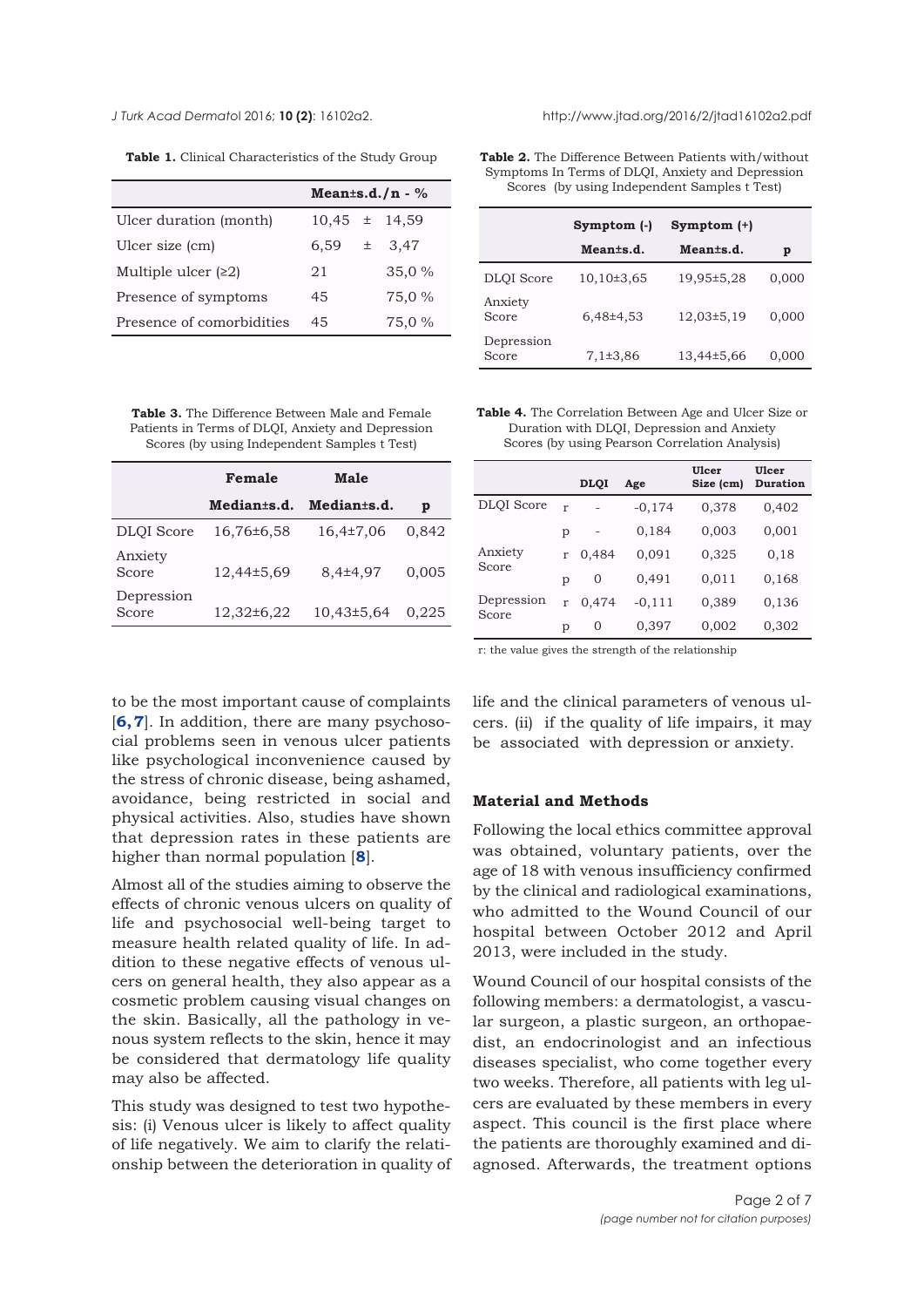<span id="page-2-0"></span>

| <b>Table 5.</b> The Correlation Between Ulcer Size and Dura- |
|--------------------------------------------------------------|
| tion with Depression or Anxiety Scores (by using Partial     |
| Corelation Correlation Analysis)                             |

|               |   | Ulcer<br><b>Size</b><br>(c <sub>m</sub> ) | <b>Ulcer</b><br><b>Duration</b> | Depression<br><b>Score</b> |
|---------------|---|-------------------------------------------|---------------------------------|----------------------------|
| Anxiety Score | r | 0,175                                     | $-0,018$                        | 0,648                      |
|               | p | 0,184                                     | 0,895                           | 0,000                      |
| Depression    |   |                                           |                                 |                            |
| Score         | r | 0,257                                     | $-0,068$                        |                            |
|               | р | 0,049                                     | 0.61                            |                            |

r: the value gives the strength of the relationship

are determined according to the co-decision of the members.

A diagnosis of venous reflux or obstruction was established by vascular surgeons using objective tests beyond the routine clinical examination of the extremity. Venous duplex scan and Ankle-brachial pressure index (ABPI) for the arterial evaluation were the initial diagnostic workup for patients with leg ulcers, especially to ensure that compression therapy can safely be employed. Even in some cases, MR-angiographic imaging were performed.

All ABPI measurements in this study were made in routine clinical practice in the vascular laboratory at the Department of Vascular surgery and the patients with ABPI lower than 0,9 was accepted as peripheral arterial disease. Also, we accepted  $\geq 2$  ulcers as multiple ulcers.

Patients who had leg ulcers without the etiology of venous insufficiency such as infectious, traumatic, diabetic or arterial, also patients who were under psychiatric treatment, and who did not want to fill out surveys were excluded from the study. After obtaining informed consents by all subjects and explaining the aim of the study to them Socio-demographic and clinical data form including patients' information and the clinical features such as age, gender, ulcer duration, size, number, and the presence of symptoms, presence of concomitant systemic disease were filled up by all patients.

We determined clinical variables like ulcer size, duration and number according to Wilson and Cleary model and divided ulcers into

**Table 6.** The Difference Between Patients with/without Any Comorbidities in Terms of DLQI, Anxiety and Depression Scores (by using Independent Samples t Test)

|                     | Comorbidities (-) | Comorbidities (+) |       |
|---------------------|-------------------|-------------------|-------|
|                     | Meants.d.         | Meants.d.         | p     |
| <b>DLOI</b> Score   | $15,27\pm7,11$    | 16,98±6,74        | 0,404 |
| Anxiety<br>Score    | $8,47\pm6,28$     | $10,62 \pm 5,33$  | 0,2   |
| Depression<br>Score | $10,8{\pm}6$      | 11,36±5,94        | 0,756 |

2 groups as symptomatic and asymptomatic according to CEAP classification's symptom parameters [**[9](#page-5-0)**]. The CEAP classification for chronic venous disorders was developed in 1994 by an international ad hoc committee of American Venous Forum and revised in 2004. It is a descriptive classification based on clinical class (C), etiological factors (E), anatomic localization (A) and pathophysiology (P). In this classification, presence or absence of symptoms is taken into consideration for clinical evaluation. According to this classification, a venous ulcer becomes symptomatic if there are some complaints such as ache, pain, tightness, skin irritation, heaviness, muscle cramps, and other complaints attributable to venous dysfunction [**[10](#page-5-0)**].

Dermatologic quality of life was measured with DLQI (Dermatology Life Quality Index) which consists of ten questions with four possible answers including the sub-titles of symptoms and feelings, daily activities, leisure, school/work life, personal relationships and treatment. Each question can be scored between 0 and 3, and accordingly, the total score changes between 0 and 30. Higher scores indicate impaired quality of life [**[11](#page-6-0)**]. Turkish validity and reliability of this survey was done by *Öztürkcan* et al. [**[12](#page-6-0)**].

The Hospital Anxiety and Depression Scale (HADS) was used to assess the risk of anxiety and depression in patients with venous ulcer. This self-assessment scale was developed to detect states of depression, anxiety and emotional distress among patients who were being treated for a variety of clinical problems [**[13](#page-6-0)**]. There are two subscales assessing anxiety and depression seperately. The scale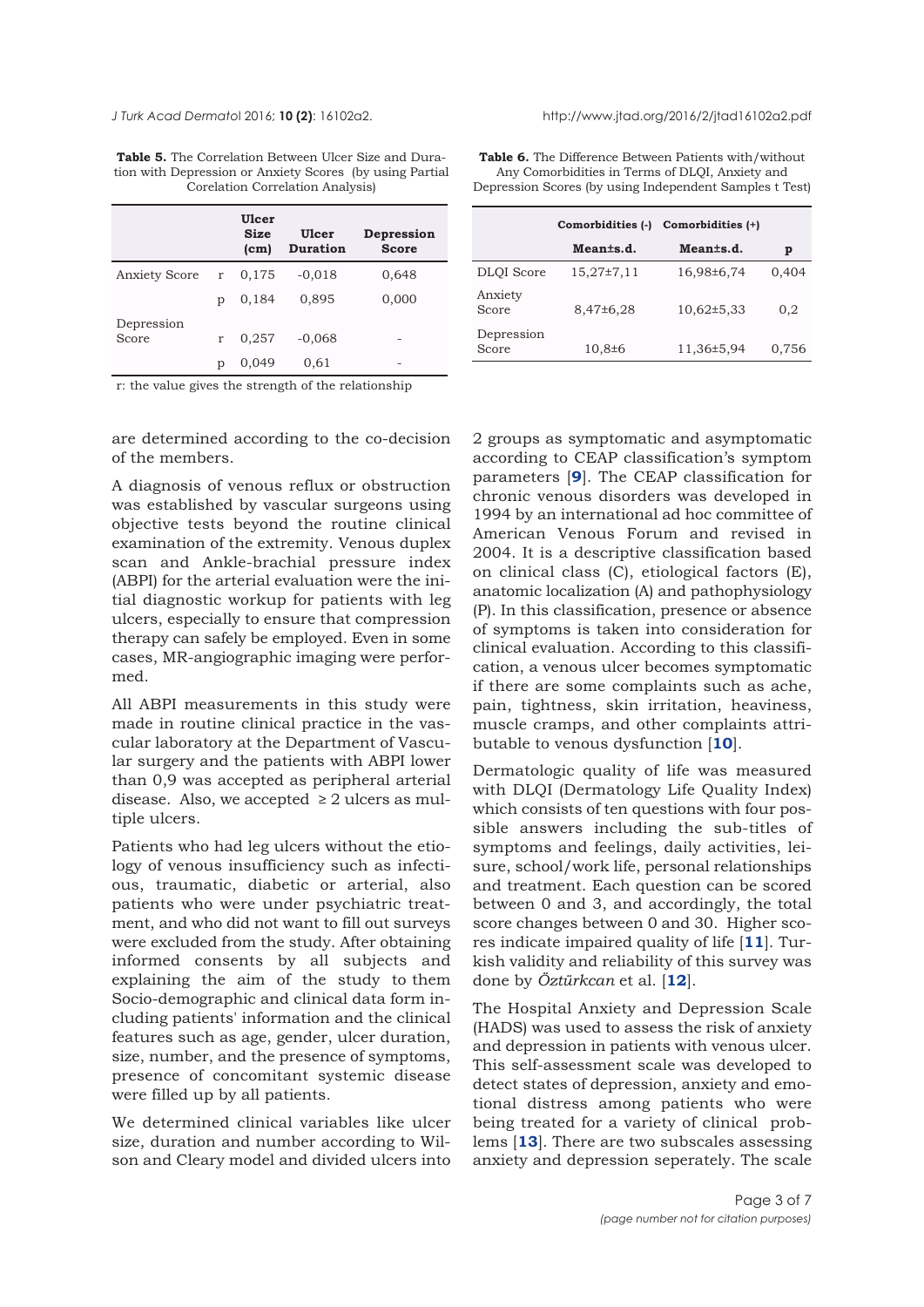<span id="page-3-0"></span>

**Figure 1.** Correlation between clinical parameters with anxiety, depression scores and DLQI scores

consists of [**[14](#page-6-0)**] questions; seven of them (odd numbers) assess anxiety and the other seven (even numbers) assess depression. This scale provides a Likert-type measurement. Turkish reliability and validity was tested by *Aydemir* et al. The cut-off scores of Turkish version are 10 for the anxiety subscale and 7 for the depression subscale. Accordingly, those who get over these scores are considered to be at risk of depression and anxiety [**[14](#page-6-0)**]. In this study, the HADS was preferred because it has designed to detect the presence and severity of mild mental disorders, it can easily be applied and it has good psychometric properties.

In statistical analysis, mean, median, standard deviation, rate and frequency values were used. The distribution of variables was checked with Kolmogorov-Smirnov test. Independent-samples t test was used for quantitative analysis of the data. Correlation analysis was performed by Pearson correlation and partial correlation tests. SPSS 21.0 software was used for all analysis. Initially, a P value less than 0.05 was accepted as statistically significant.

### **Results**

A total of 60 patients, 25 (41.7%) female and 35 (58.3) male, with venous ulcers, who were between the ages 22 and 75 (mean age  $56.18 \pm 11.9$ ) were included in the study. All of the ulcers were all localized on the patients' one leg and twentyone (35%) patients had multiple ulcers. The average diameter of the ulcers was 6.59 cm and the average duration was 10.45 months. Fourty-five (75%) patients had a systemic disease in which



**Figure 2.** The difference between the groups with single and multiple ulcers and DLQI scores

arthritis was the most common (18/45) (**[Table 1](#page-1-0)**). The average DLQI, anxiety and depression scores were 16.55 , 10.08 and 11.22 respectively. Fourtyfive patients (75%) had symptoms in which pain was the most detected one. DLQI, anxiety and depression scores in patients with symptoms were significantly higher than that of those without symptoms (P <0.05) (**[Table 2](#page-1-0)**).

There was not any significant difference between male and female patients according to DLQI or depession scores (P> 0.05). Anxiety scores were significant in female patients than that of male patients (P= 0.05) (**[Table 3](#page-1-0)**).

The age of the patients were not correlated with DLQI, anxiety and depression scores (p> 0.05). There was a significantly positive correlation between the ulcer size and DLQI  $(r = 0.378)$  $p = 0.003$ , anxiety (r = 0.325 / = 0.011) or depression scores  $(r = 0.389 / p = 0.002)$ . While there was a significantly positive correlation between ulcer duration and DLQI scores  $(r:0,402 / p=0,001)$ , this clinical parameter did not show any correlation [with anxiety or depression scores \(p> 0.05\) \(](#page-1-0)**[Table](#page-1-0) 4, Figure 1**).

When the effect of DLQI was controlled, there was not any correlation between ulcer size and duration with anxiety or depression scores (p> 0.05). When the effect of DLQI was not controlled, the correlation analysis showed a positive correlation between these two ulcer parameters with anxiety and depression scores ( $p \le 0.05$ ). These findings demonstrated that the dermatologic quality of life can be corrupted by the deterioration of ulcer parameters. Thus, depression and anxiety occured to be the end result of the impaired quality of life (**[Table 5](#page-2-0)**).

Depression and anxiety scores did not show any significant difference between the groups with sin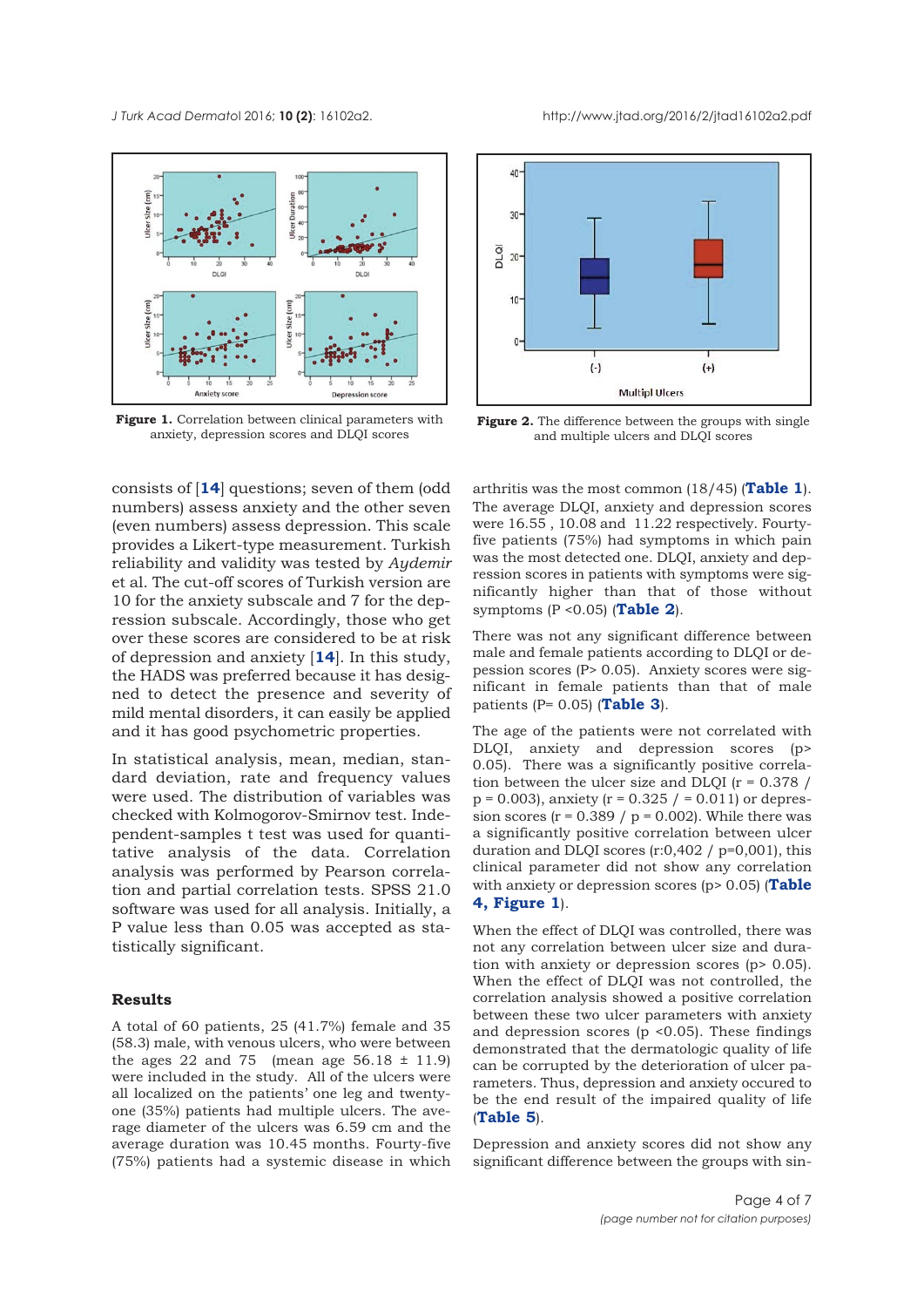gle and multiple ulcers (p> 0.05). However, patients with multiple ulcers had significantly higher DLQI scores than that of patients with single ulcer (P <0.05) (**[Figure 2](#page-3-0)**).

Depression, anxiety and DLQI scores did not show any significant difference between the patients with and without systemic disease (p> 0.05) (**[Table 6](#page-2-0)**).

# **Discussion**

Venous ulcers mostly occur among older adults, but the beginning of the venous disease may be seen in patients at the age of twenties [**[15](#page-6-0)**]. It was suggested that physical problems, daily handicaps and social problems all increase with age in the patients with venous ulcer [**[16](#page-6-0)**]. *Hopman* et al. found that poorer health related quality of life (HRQL) was significantly associated with older ages [**[17](#page-6-0)**]. However, *Franks*' study suggested that those younger than 65 years had poorer HRQL scores than those who were older and they thought that younger adults had higher expectations and they were more likely to be active due to work and family life which may exacerbate pain [**[18](#page-6-0)**]. Nevertheless, the ages of the patients were not correlated with DLQI, anxiety and depression scores in our study. This means that age is not an affective parameter in daily activities and psychiatric symptoms.

In the literature, effect of gender on quality of life in patients with venous ulcers is controversial. *Lindholm* et al. have reported that men had significantly worse quality of life in the domains of pain and physical activity, while they had better quality of life than women in the domains of sleep, emotional reaction and social isolation [**[19](#page-6-0)**]. In another study, it has been stated that women have a worse quality of life in the fields of physical and social activities [**[20](#page-6-0)**]. But in our study, there was no significant difference between male and female patients in terms of DLQI and depression scores. However, similar to the study of *Jones* et al. [**[6](#page-5-0)**], anxiety scores of women were higher than that of male patients in our study.

Considering the symptoms of venous ulcer, pain is the most commonly detected one [**[21](#page-6-0)**]. and in a recently reported review, pain has been determined as the most common factor affecting the quality of life [**[1](#page-5-0)**]. In the study of *Guarnera* et al. a direct correlation has been reported between pain and quality of life [**[22](#page-6-0)**]. *Jones* et al. have shown varying degrees of pain in 73% of patients with chronic venous ulcers and declared the association between pain and anxiety or depression [**[6](#page-5-0)**]. In our study, most of the patients suffered from pain and the ulcer symptoms were found to be significantly related with anxiety and depression.

In the study of *Shukla* et al, poor quality of life scores which were correlated with increase in the diameter of the wound were obtained in 56% of patients with chronic wounds [**[23](#page-6-0)**]. *Guernera* et al. have showed worse quality of life scores in patients with venous ulcers with larger diameters and longer duration [**[22](#page-6-0)**]. In our study, a significant positive correlation was found between DLQI scores and the duration and size of ulcers. These findings indicated that the dermatologic quality of life can be corrupted by the deterioration of clinical parameters. Furthermore, our study also presented the positive correlation between the ulcer size and anxiety or depression scores while no statistically significant correlation was found between the duration of ulcer and anxiety or depression. *Souza* et al. have reported that patients with venous ulcers may present with anxiety and depression independent of ulcer duration, which supports our finding [**[24](#page-6-0)**]. Herein, it can be understood that the increase in ulcer size may have an adverse effect on patients' psychological state leading to feelings of disgust, self-loathing, low self-esteem and hopelessness.

*Jones* et al. conducted risk of depression and anxiety in 27% and 26% of patients with chronic venous ulcer, respectively [**[6](#page-5-0)**]. In another study conducted by *Souza* et al., anxiety was identified in 30% of the patients and depression in 40% [**[24](#page-6-0)**]. The results of this study revealed high levels of anxiety (51.6%) and depression (71.6%). Although a very little data exist to discuss this issue, it seems that three different countries present different figures and sociocultural factors may affect the resuls.

Anxiety and depression are the psychiatric conditions that directly affect patients' quality of life in terms of the difficulty in concentration, loss of motivation, sleep disturbance, fatigue and pessimistic mood [**[6](#page-5-0)**]. Also, they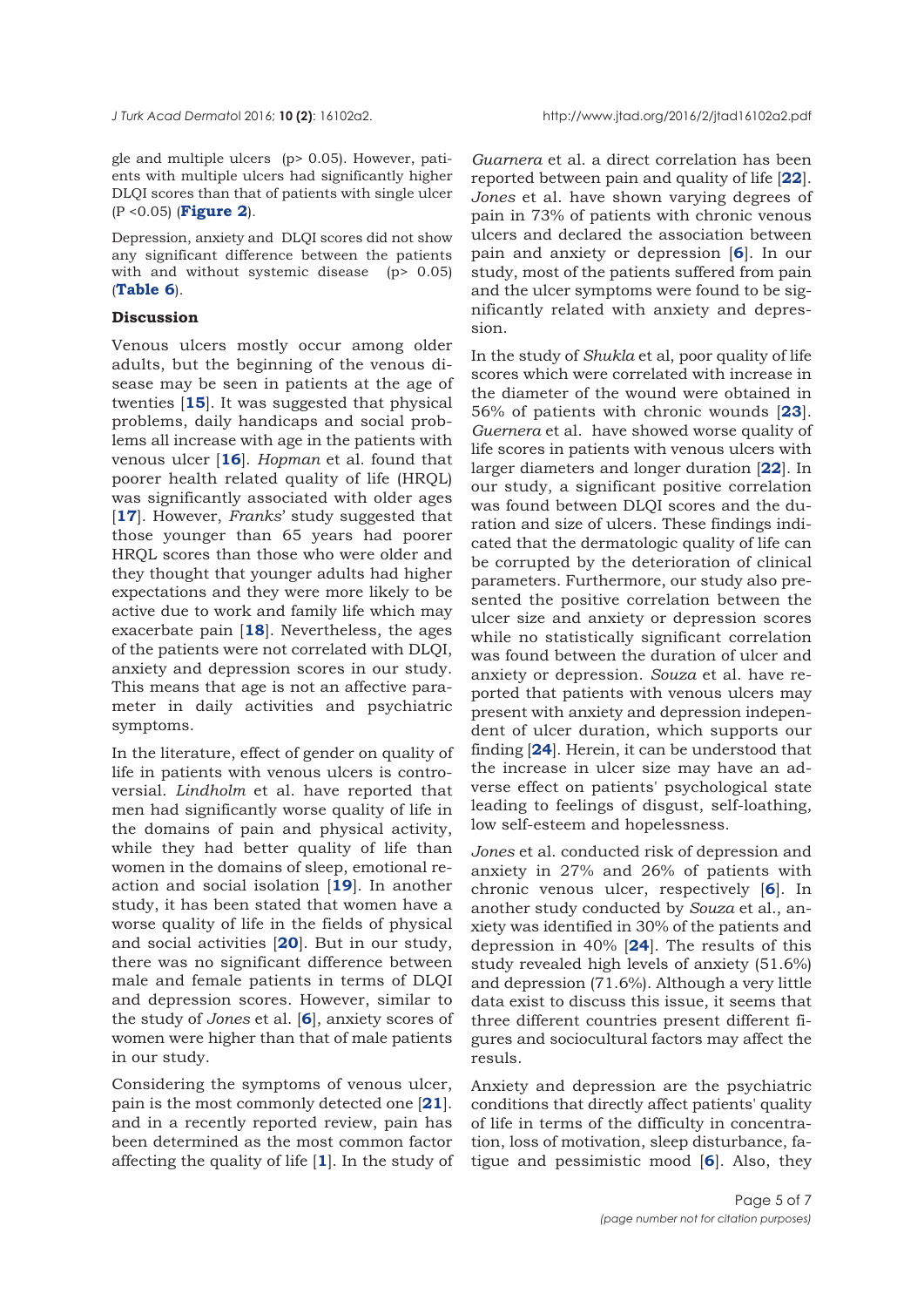<span id="page-5-0"></span>both worsen the quality of life of patients with venous leg ulcer by influencing the perception of pain, response to pain, treatment compliance and benefits from the treatment [**[25](#page-6-0)**]. Patients refer their feelings to those words "bored, gloomy, non-energized, unable to sleep, do not want to do anything" that are included in the symptoms of depression [**6**]. Conversely, in our study, we analysed that depression and anxiety seemed to occur as the end result of the corrupted dermatologic quality of life in patients with venous ulcer.

A chronic venous ulcer and its clinical symptoms negatively affect patient's quality of life and work productivity. In spite of all the evidence-based therapy methods, it should be emphasized that 20% of chronic leg ulcers do not heal [**3**]. Based on this point, we can estimate that multiple ulcers can bring a larger physical, psychological and social load and dermatologic quality of life is impaired excessively in patients with multiple ulcers. In this study, patients with multiple ulcers had significantly higher DLQI scores than that of patients with single ulcer. Even though, depression and anxiety scores did not show any significant difference between the groups with single and multiple ulcers. While this uncomfortable, long lasting and frustrating process can be challenging for the patient with multiple venous ulcers, coping and living with this chronic condition can become a habit for the sufferers.

Venous ulcer is a chronic disease which leads to physical, social, economic, and emotional consequences for sufferers. Its psychosocial effects are similar to systemic diseases such as diabetes and rheumatoid arthritis.6 In this study, no statistically significant difference was found between the patients with/without concomitant diseases in terms of DLQI, anxiety or depression. It suggested that patients with venous ulcers may present with anxiety and depression independent of concomitant systemic diseases.

**Limitations:** Our study group contained purely venous disease patients and surely the compression bandaging were suggested for them. But we applied questionarries to the patients before the treatment modalities were set or the treatments were started. Although it would be better to evaluate these patients after treatment, this issue was beyond our study aim.

To conclude, the most important result of the study is that the dermatology quality of life firstly impaired by the unfavorable clinical parameters (ulcer size, ulcer duration and number of ulcers) of the lesions, then depression or axiety occurred by the deterioriation in quality of life. This is the new knowledge that the study reveals.

When assessing the physical and mental condition of patients with venous ulcers as a whole, family members and health care professionals should pay attention to psychological status of the patients besides physical care.

#### **References**

- 1. Gonzalez-Consuegra RV, Verdu J. Quality of life in people with venous leg ulcers: an integrative review. J Adv Nurs 2011; 67: 926-944. PMID: 21241355
- 2. Harrison MB, Graham ID, Lorimer K, et al. Leg-ulcer care in the community, before and after implementation of an evidence-based service. CMAJ 2005; 172: 1447-1452. PMID: 15911859
- 3. Nelson EA. Health related quality of life measurement. EWMA Journal 2002; 2: 5-7.
- 4. Barwell JR, Davies CE, Deacon F, et al. Comparison of surgery and compression with compression alone in chronic venous ulceration (ESCHAR study): randomised controlled trial. Lancet 2004; 363: 1854-1859. PMID: 15183623
- 5. Green J, Jester R. Health-related quality of life and chronic venous leg ulceration: part 2. Br J Community Nurs 2010; 15: 4-6. PMID: 20220639
- 6. Van Korlaar I, Vossen C, Rosendaal F, et al. Quality of life in venous disease. Thromb Haemost 2003; 90: 27-35. PMID: 12876622
- 7. Clarke-Moloney M, O'Brien JF, Grace PA, et al. Health-related quality of life during four-layer compression bandaging for venous ulcer disease: a randomised controlled trial. Ir J Med Sci 2005 ; 174: 21-25. PMID: 16094908
- 8. Jones J, Barr W, Robinson J, et al. Depression in patients with chronic venous ulceration. Br J Nurs 2006; 15: S17-23. PMID: 16835511
- 9. Wilson IB, Cleary PD. Linking clinical variables with health-related quality of life. A conceptual model of patient outcomes. JAMA 1995; 273: 59-65. PMID: 7996652
- 10. Eklöf B, Rutherford RB, Bergan JJ,et al. American Venous Forum International Ad Hoc Committee for Revision of the CEAP Classification. Revision of the CEAP classification for chronic venous disorders: consensus statement. J Vasc Surg 2004; 40: 1248- 1252. PMID: 15622385